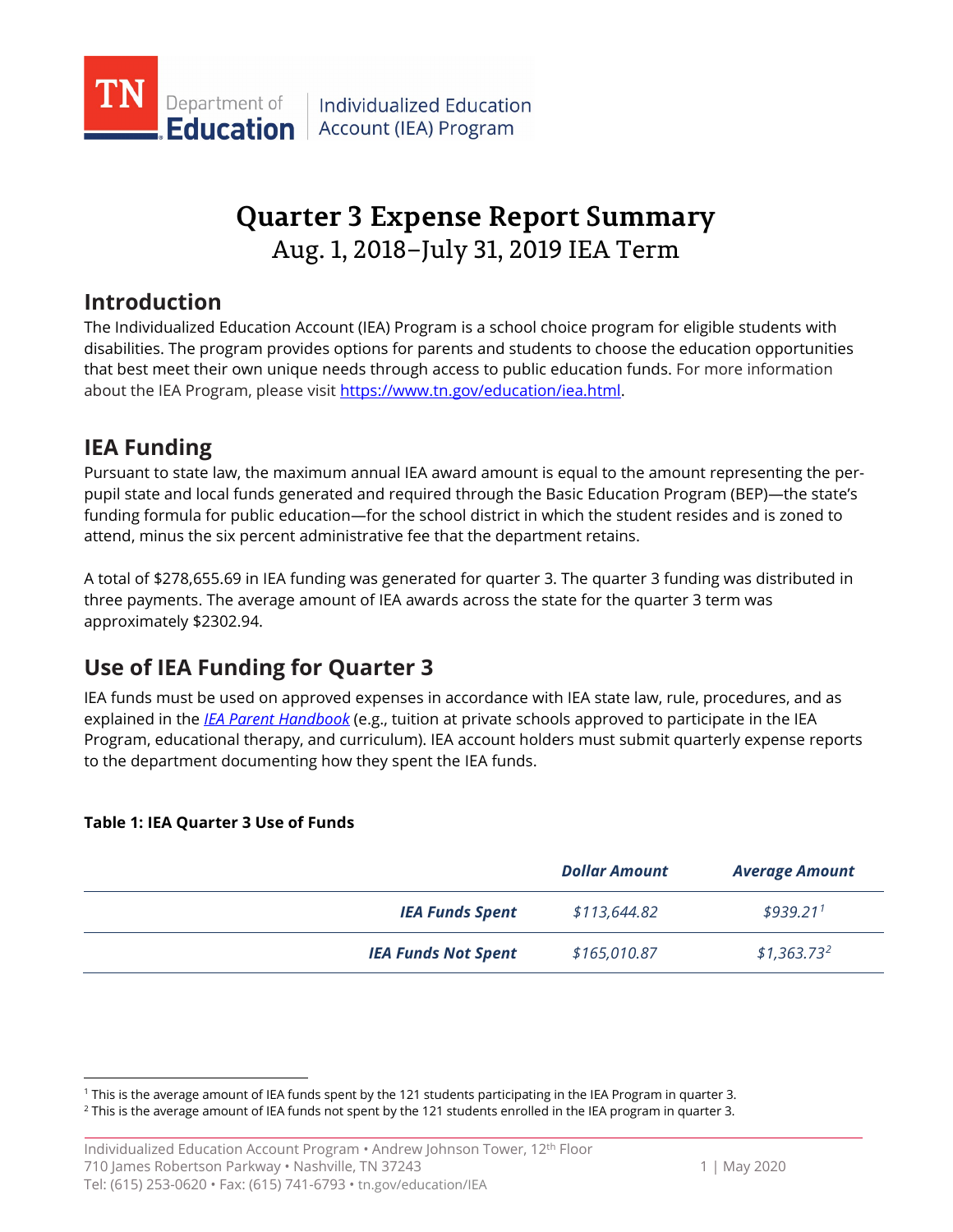

#### **Table 2: IEA Quarter 3 Use of Funds by Approval Status**

|                                                                             | <b>Total Amount</b> | <b>Percentage</b> |
|-----------------------------------------------------------------------------|---------------------|-------------------|
| Amount of IEA Funds Spent on Approved Expenses <sup>3</sup>                 | \$111,621.17        | 98%               |
| <b>Amount of IEA Funds Spent on Disallowed Expenses</b><br>(i.e., Misspent) | \$2,023.65          | 2%                |

#### **Table 3: IEA Quarter 2 Use of Funds by Approved Expense Category**

| <b>Category</b>                                       | <b>Total Amount Spent</b> | Percentage <sup>4</sup> |
|-------------------------------------------------------|---------------------------|-------------------------|
| <b>Private Participating School Tuition</b>           | \$55.675.09               | 49%                     |
| <b>Fees Assessed by Private Participating Schools</b> | \$2,957.93                | 3%                      |
| <b>Textbooks Required by a Private School</b>         | \$0.00                    | 0%                      |
| <b>Online Programs</b>                                | \$251.86                  | $< 1\%$                 |
| <b>Public School Tuition</b>                          | \$0.00                    | 0%                      |
| <b>Fees Assessed by the Public School</b>             | \$0.00                    | 0%                      |
| <b>Postsecondary Institution Tuition and Fees</b>     | \$1,850.31                | 2%                      |

<span id="page-1-0"></span><sup>3</sup> For a list of approved expenses, see Chapters 8 and 9 of the *IEA Parent Handbook*. <u>http://www.tn.gov/education/iea.</u><br><sup>4</sup> Percentage equals 101% due to rounding.

<span id="page-1-1"></span>

 $\overline{\phantom{a}}$